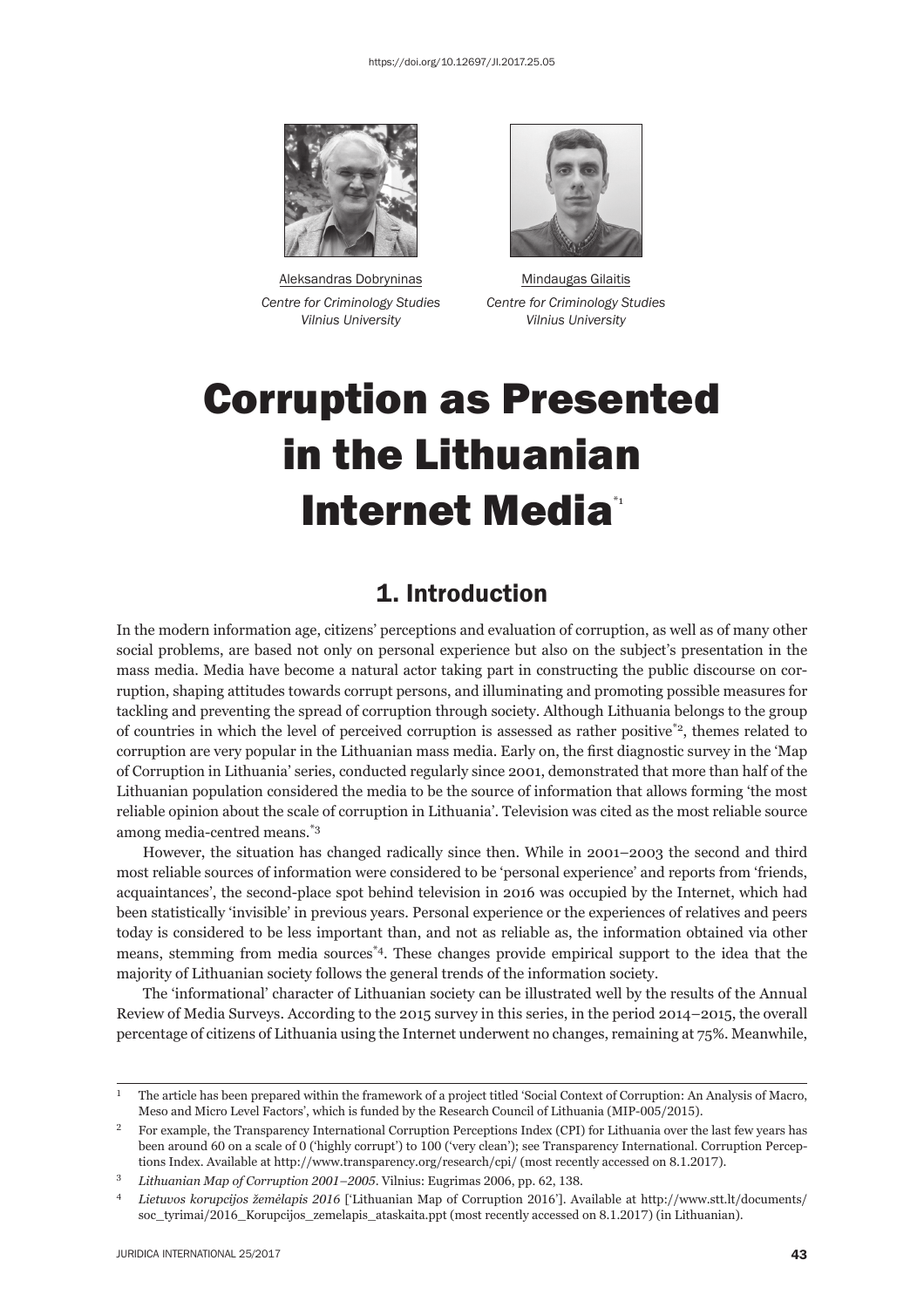in contrast, the number of people using the Internet on a regular basis is growing. Over the past three years, the daily-use Internet audience grew the most – from 59% to 63%. This trend is forecast to continue for the next few years – the number of Lithuanian citizens for whom the Internet is a daily-consumption medium will increase.<sup>\*5</sup>

The average time spent on the Internet each day among the general population is two hours, most of which is spent browsing the news portals, with a little less devoted to using various social networks. According to the 84th Eurobarometer Survey, the Internet is mostly trusted as a source of information in Eastern European countries; the figure is highest in Poland, with Lithuania being in third place.<sup>\*6</sup>

Taking into account this context, one should not be surprised that in 2016, according to the above-mentioned results from national-level diagnostic surveys focused on corruption, 15% of the general public, 18% of public servants, and 23% of business representatives considered the Internet the most credible source of information on corruption. The corresponding figures in 2008 were only  $4\%$ ,  $4\%$ , and  $7\%$ , respectively. Although television, as it still does, took a leading role with respect to the perceived reliability of information in general and information on corruption in particular, it is clear that the role of the Internet in informing society about corruption is continuously increasing.

Although analysis of media publications on corruption is becoming a popular academic topic\*7, analysis of Internet-media publications on corruption is rather rare and still demands more insights from academia and discussion of its methodology and results. The intent with the present article is to contribute, at least at local, national level, to filling the gap in research analysing the presentation of corruption-related problems via Internet media. For this purpose, material on corruption published in 2015 via the two main Lithuanian Internet portals, DELFI.lt and Lrytas.lt, have been scrutinised for purposes of revealing their structural and semantic peculiarities. This article presents the methodology of our empirical study and its main results, along with comments on the construction of the virtual image of corruption in the Lithuanian Internet media.

# 2. The context and nature of DELFI.lt and Lrytas.lt's corruption-related publications

Both portals, DELFI.lt and Lrytas.lt, are classic examples of the 'middlebrows'; i.e., they are engaged with issues that occupy the position between what could be called higher ('quality-ends') and lower ('tabloid') media in terms of standards.\*8 DELFI.lt is the leading news portal, receiving the largest number of unique visitors − around 1.2 million during the full-year monitoring period – whereas Lrytas.lt over the same period had around 900,000 visitors.\*9 In contrast to the DELFI.lt medium, Lrytas.lt has a paper version also, *Lietuvos Rytas*, which, according to the market-research company TNS, is the most widely circulated daily newspaper in Lithuania.\*10

Since 2007, DELFI.lt has belonged to the Estonian media group Ekspress Grupp, which operates in the three Baltic states and Ukraine and whose activities include publishing, provision of printing services, and production of online media content. Besides running Lithuanian, Russian, Polish, and English versions of

<sup>5</sup> Annual review of media surveys 2015. Available at http://www.tns.lt/file/repository/Annual%20review%20of%20Media%20 Surveys%202015m.pdf (most recently accessed on 8.1.2017).

 $6$  Trust in media 2016. Available at https://www.ebu.ch/files/live/sites/ebu/files/Publications/EBU-MIS%20-%20Trust%20 in%20Media%202016.pdf (most recently accessed on 8.1.2017).

<sup>ɸ</sup> For example, see the following recent publications: from the project titled 'Crime As a Cultural Problem: The Relevance of Perceptions of Corruption to Crime Prevention. A Comparative Cultural Study in the EU-Accession States Bulgaria and Romania, the EU-Candidate States Turkey and Croatia and the EU-States Germany, Greece and United Kingdom', with a January 2006 to December 2008 programme period, materials available at http://www.uni-konstanz.de/crimeandculture/ docs/CRIME\_AND\_CULTURE\_Flyer.pdf (most recently accessed on 8.1.2017); from the project titled 'Anti-corruption Policies Revisited: Global Trends and European Responses to the Challenge of Corruption', which ran from January 2012 to February 2017, the publication available at http://anticorrp.eu/wp-content/uploads/2016/09/D6.1.1-Executive-Summary. pdf (most recently accessed on 8.1.2017).

On the standards of Lithuanian media, see A. Dobryninas. *Virtual Reality of Crime*. Vilnius: Eugrimas 2001, pp. 214-215.

Gemius Balti, gemiusAudience, December 2016. Available at http://archive.audience.lt/pages/display/reach (most recently accessed on 8.1.2017).

 $^{10}$  Annual review of media surveys 2015 (see Note 5).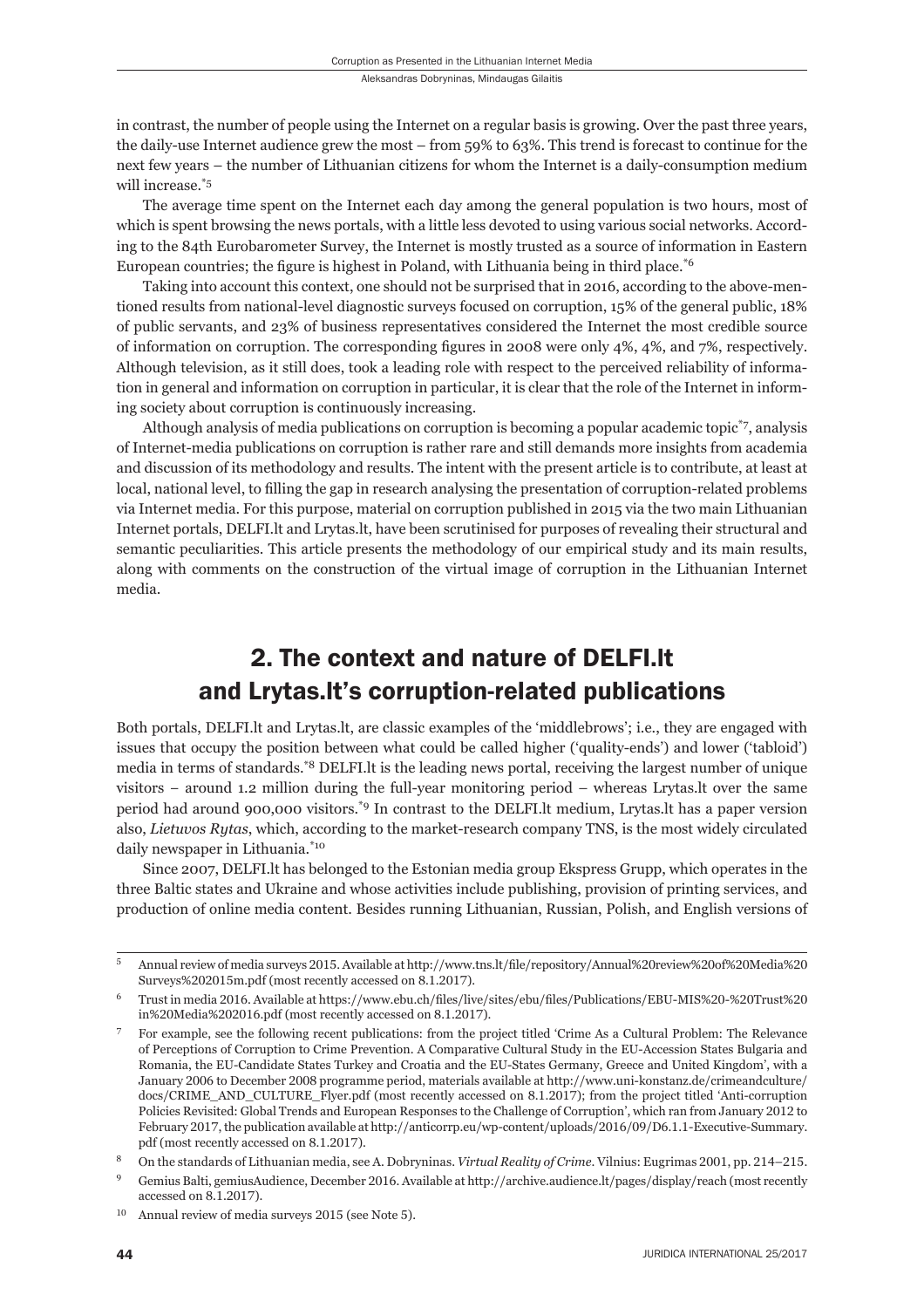the Web-based portal, the DELFI group broadcasts DELFI TV. The DELFI group is responsible, in addition, for developing other media content, such as that of Moteris.lt, Cosmopolitan.lt, Panele.lt, 1000receptu.lt, and a few others the content of which is (by and large) dedicated to various forms and topics of entertainment.

Lrytas.lt began operation as a Web-based version of the *Lietuvos Rytas* daily in 1997 and is part of the Lietuvos Rytas Media Group. Since 2006, it has been run as a news Web site company. Two years after these operations commenced, the video service Lrytas.tv was launched, which offers real-time streaming of Lietuvos Rytas television. Lrytas.lt consists of several sub-portals that are dedicated to specific topics, such as advertisements, animals, and recipes.\*11

As was mentioned above, the monitoring period for our content analysis extended from 1.1.2015 to 31.12.2015. The articles have been selected by reference to nine keywords: 'corruption', 'corrupted', 'bribe', 'bribery of intermediary', 'abuse of office', 'anti-corruption', 'nepotism', 'conflict of interests', and 'transparency'. The articles selected were analysed with regard to the following indicators:

- publication date and time
- the title of the article
- author's name
- author's gender
- place of publication (in terms of first-level and second-level rubrics)
- information sources (main and secondary)
- whether the publication title matches its content
- whether the headline makes reference to the theme of corruption
- the mood (sentiments) of the presentation (positive, negative, or neutral)
- whether the publication is of analytical or instead descriptive type
- what kind of corruption is referred to (bribery, abuse of office, broker bribery, nepotism, or other)
- whether the publication refers to any anti-corruption activity (prosecution, prevention efforts, education, or other)

In 2015, the two news portals published similar quantities of publications related to matters of corruption: 1,312 articles (or 49% of all selected publications) came from DELFI.lt and 1,367 (51%) from Lrytas.lt. For some of these, however, corruption was not the main topic, and the content overall had little, if anything, to do with the problems of corruption in society. In addition, some of the publications identified were not related to Lithuania, addressing corruption issues primarily in other countries. Hence, for further analysis, the articles about corruption in Lithuania were selected.

Of the 819 publications chosen for further analysis, 306 (37%) were published by DELFI.lt and 513 (63%) by Lrytas.lt. As one can see, the number of articles devoted to the problem of corruption in Lithuania is considerably lower than the initial quantity of publications found to make general reference to corruption. The reduction was significantly greater in the case of DELFI. It (more than four times) than in that of Lrytas.lt (a little over two and a half times). This can be partly explained by the fact that DELFI.lt expresses stronger interest in corruption problems in foreign countries, especially in Russia and Ukraine (within the context of all the publications on corruption). In comparison with DELFI.lt, Lrytas.lt paid more attention to the domestic problems and less to the international ones (again, when the context of evaluation covers all the publications on corruption).

Further analysis of the selected publications revealed that in 2015, the two Internet portals shared the same media policy with regard to the collection and the processing of information on matters of corruption. With both media portals, the majority of publications referred to their own sources of information as the main one (63% for DELFI.lt, and 71% for Lrytas.lt). Also, for both portals the second main source of information was the news agency Baltic News Service (BNS). It was mentioned in 27% of the DELFI.lt publications and in 21% of the Lrytas.lt pieces (see Figure 1).

 $^{11}$  Mapping digital media: Lithuania. Available at https://www.opensocietyfoundations.org/sites/default/files/mapping-digitalmedia-lithuania-20110923.pdf (most recently accessed on 28.1.2017); Baltic media health check 2014-2015. Available at https://www.sseriga.edu/download.php?file=/files/news/baltic\_media\_health\_check\_2015.pdf (most recently accessed on 28.1.2017).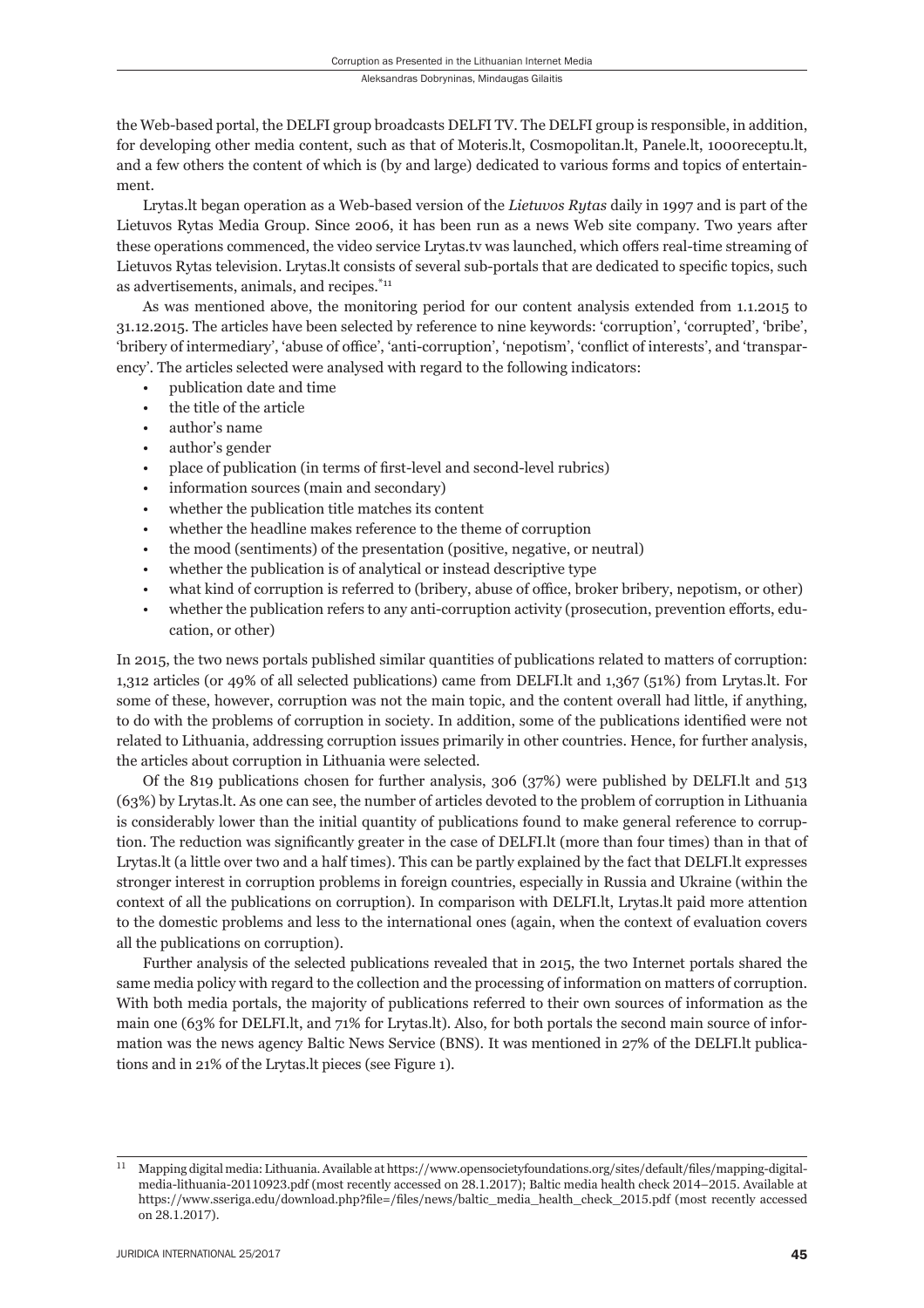

**Figure 1. The main sources of information for corruption-related articles of DELFI.lt and Lrytas.lt.**

In both portal services, the corruption-related information was hierarchically organised. On the most general ('first') level, the absolute majority of corruption-related publications were situated within such popular rubrics as 'DELFI news' and 'Daily news' in the case of DELFI. It (86% of all publications) and 'Lithuanian daily' and 'Lrytas.lt' for Lrytas.lt (94% of all publications). However, the themes forming the context for corruption-related articles under second-level rubrics were different:



**Figure 2. The second-level rubrics for corruption-related publications of DELFI.lt and Lrytas.lt.**

As one can see from Figure 2, corruption-related publications from Lrytas.lt were often linked with criminal events (44% of all publications), while the DELFI.lt publications were connected to 'daily' (38% of all publications) rather than to 'criminal' (19%) events. It appears that corruption-related publications were marked as on 'criminal' matters more often by Lrytas.lt than by DELFI.lt, where they were usually interpreted as referring to 'ordinary, daily' events.

The results of the analysis demonstrate also that the portals considered were similar in their attempt to represent the content of the publications accurately in their headlines: 97% of the DELFI.lt publications and 96% of the Lrytas.lt publications had headlines that corresponded to their content. Furthermore, a healthy share of these headlines (63% in DELFI.lt and a similar 66% in Lrytas.lt) referred to the theme of corruption, making them easier to spot for an eye that is hungry for 'hot' news, which, thereby, can contribute to the attractiveness of these publications for a significant proportion of possible readers ('clickers'). Also, as is typical for 'middlebrows', both Internet portals showed a certain pattern in the proportion of analytical to descriptive articles on corruption: 12% to 88% for DELFI.lt and 16% to 84% for Lrytas.lt.

The next important issue is their reference to the concrete corruption problems in society. Formally, by comparing the above-mentioned numbers of publications from both sources with the number of prosecutions for acts of corruption as cited by official statistical data sources<sup>\*12</sup>, it is possible to predict the level of 'overrepresentation' of corruption by Lithuanian Internet media, a phenomenon usually found with 'crime

 $^{12}$  In 2015, Lithuania's national anti-corruption body, the Special Investigation Service (SIS), started  $77$  pre-trial investigations of corruption issues; in the same period, 110 persons were accused and sentenced by Lithuanian courts for related crimes. See section 'Nusikaltimų tyrimai' ('Corruption Investigation') on STT's Web site at http://www.stt.lt/lt/menu/tyrimai-iranalizes/ (most recently accessed on 2.1.2017) (in Lithuanian).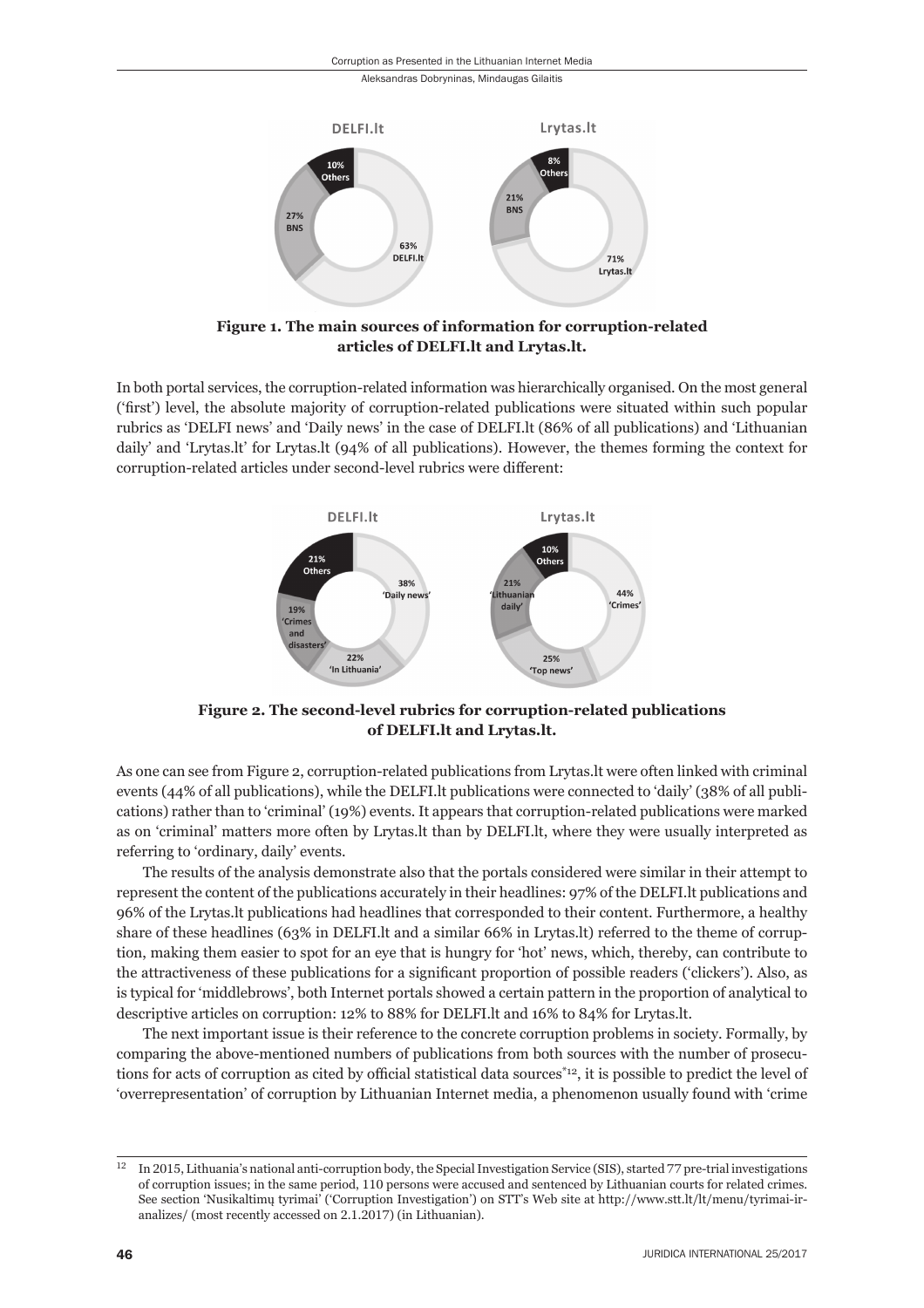news'\*13. Indeed, as one can observe, the number of publications is disproportionately larger than the number of corruption cases. However, 'dark figures', not represented in official statistics, are a well-known phenomenon: presenting institutional efforts to control social problems (e.g., corruption) rather than providing a 'real' account based on precise measurement of corresponding facts. From this perspective, analysis of the 'structure' of corruption-related publications proceeds better via comparison with the results from various diagnostic surveys on corruption, which can shed additional lights on corrupt interactions in society, as well as on their possible control and prevention.

Closer analysis of the selected publications allowed us to observe that, as Figure 3 shows, the two portals' publications are about the same in their breakdown by the main forms of corruption. The absolute majority of publications from both portals consists of articles devoted to issues of bribery (58% in DELFI.lt and  $59\%$  in Lrytas.lt). The next most visible topic is abuse of office (19% in DELFI. It and 23% in Lrytas.lt). The two also were similar in their percentage of publications on solicitation or 'bribery of intermediary' (5% in DELFI.lt and 6% in Lrytas.lt) and nepotism (4% and 3%, respectively).



**Figure 3. The percentage of DELFI.lt and Lrytas.lt articles devoted to the various forms of corruption.**

At first glance, these results perfectly illustrate one of the biggest problems of Lithuanian society – bribery. For example, they correspond to the findings of the most recent Global Corruption Barometer survey, which revealed that in 2013 about 24% of households reported having paid a bribe (the second worst result in Europe) $*14$ . However, when these findings are compared with the 'Map of Corruption in Lithuania 2016' results, one can notice that this structure only partially corresponds to the public's evaluations of how much the various types of corruption permeate society. Thus, one sees that 75% of respondents in 2014 marked bribe-giving as a 'common' or 'very common' phenomenon in society and put it in first place among the forms of corruption listed, followed by taking bribes (74%) and engaging in nepotism (68%). By 2016, however, public attitudes with regard to the pervasiveness of various forms of corruption had changed: nepotism took first place  $(74%)$ , while the forms of bribery mentioned above dropped to third and fourth place (72% for bribe-giving and 71% for bribe-taking). Abuse of power was ranked in ninth place in 2014 (51%) and occupied sixth place in 2016 (61%).<sup>\*15</sup> This breakdown from the survey results is quite different from that of our media data from 2015, as presented in Figure 3: both portals paid less attention to the problem of nepotism and more to that of abuse of office. It seems that the Lithuanian population had a slightly different vision of the problem of corruption in society than was visible through the lens of Internet media.

A difference between the two portals is visible in relation to the presentation of anti-corruption measures, such as criminal prosecution, prevention work, and education. These measures are the key elements of the national anti-corruption policy and are often used in anti-corruption rhetoric by politicians and lawenforcement professionals. In general, anti-corruption measures were mentioned in 89 of the DELFI.lt

<sup>&</sup>lt;sup>13</sup> See A. Dobryninas (see Note 8), pp. 174−182.

<sup>&</sup>lt;sup>14</sup> C. Pring. People and Corruption: Europe and Central Asia 2016. Global Corruption Barometer. Transparency International 2016, p. 28.

<sup>&</sup>lt;sup>15</sup> Lietuvos korupcijos žemėlapis 2016 (see Note 4).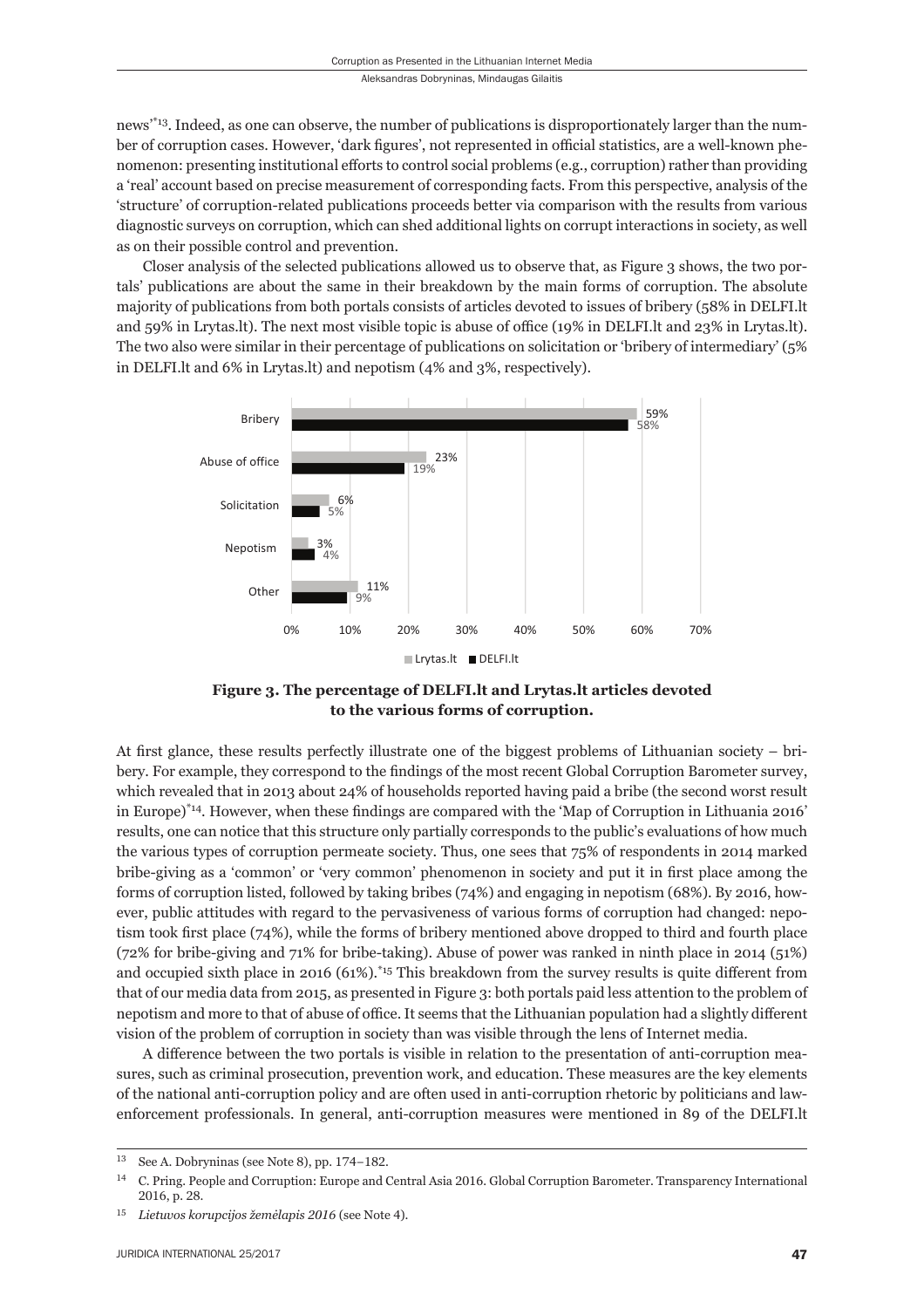articles (29% of all DELFI.lt publications analysed) and in 267 articles from Lrytas.lt (52% of all Lrytas.lt publications analysed). The numbers for publications in which anti-corruption measures were mentioned are presented below, in Figure 4, where they are broken down by type.



**Figure 4. The main anti-corruption measures mentioned in DELFI.lt and Lrytas.lt pieces.**

It is clear that both media portals' materials mentioned criminal prosecution more often than prevention or education. At the same time, it is obvious also that the share of Lrytas.lt publications referring to criminal prosecution was much greater than the corresponding DELFI. It figure, and the share of Lrytas. It publications making reference to prevention and education was significantly smaller than DELFI.lt's equivalent. It is worth noting that, according to the Map of Corruption in Lithuania 2016 data\*<sup>16</sup>, 50% of respondents held that criminal prosecution is the most effective measure against corruption, 27% cited prevention, and 11% education. From this perspective, the presentation of anti-corruption measures by DELFI. It mirrors public attitudes towards these issues more closely than Lrytas.lt does.

To what extent the observed peculiarities of the presentation of corruption-related information via Lithuanian Internet portals could influence the perception of corruption among their visitors is a matter for further sociological and psychological research. However, under the current approach, simple sentiment analysis allows evaluation, albeit indirect, of the emotional impact that the publications considered could have had on potential readers. Results of such analysis are presented in Figure 5. The distribution of attitudes towards the most effective measures against corruption is a closer match to the sentimental character of publications in DELFI.lt than to Lrytas.lt articles.



**Figure 5. Sentimental aspects of the corruption-related publications of DELFI.lt and Lrytas.lt.**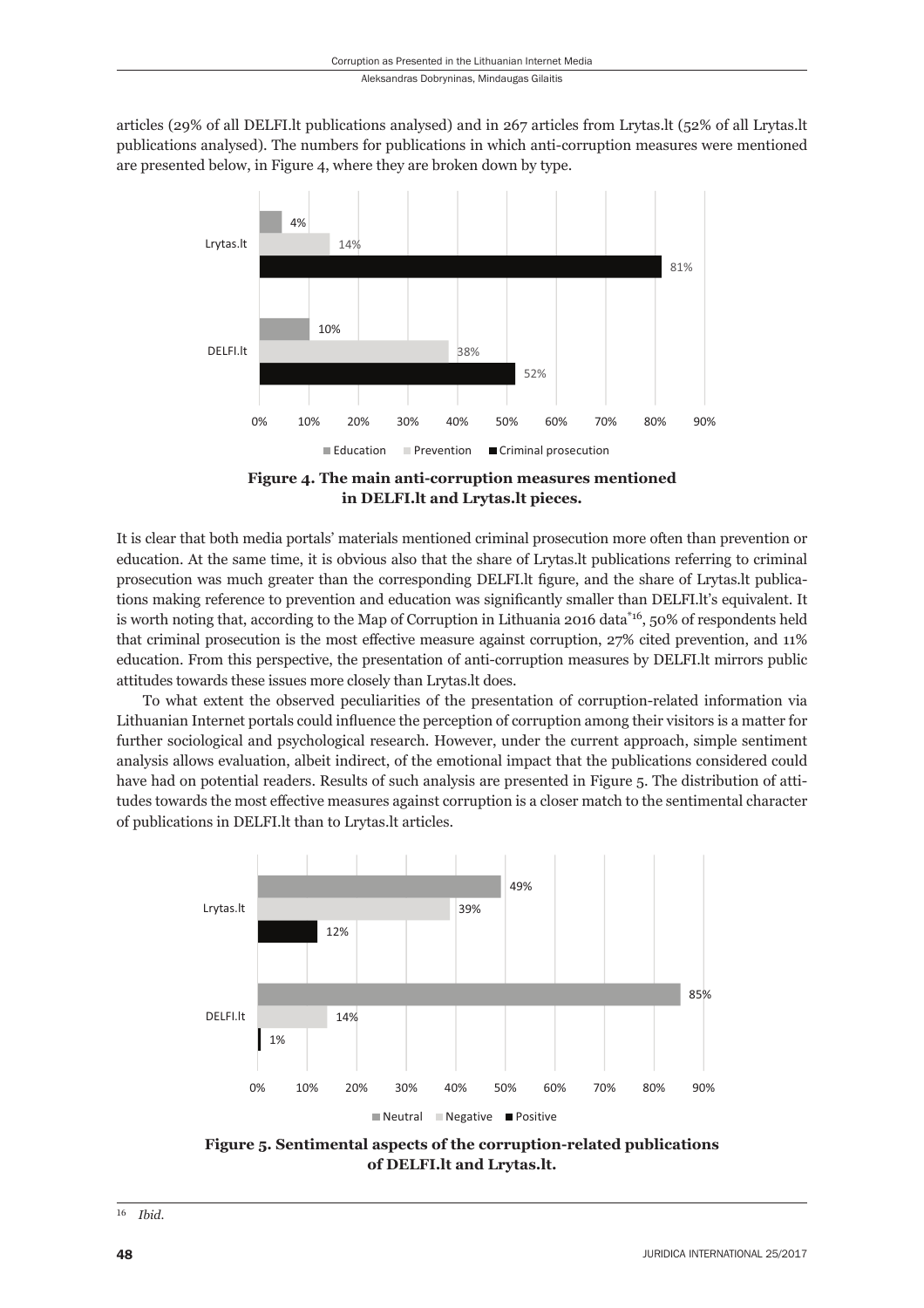Firstly, it is noticeable that both Internet portals preferred to use neutral mode in their writing on the corruption-related matters. A possible explanation for this result might be found by considering the typical (i.e., neutral) attitude of the Lithuanian population towards bribery. While, according to the results of the national representative survey entitled 'Map of Corruption in Lithuania 2016'\*17, already mentioned, the attitude towards corruption held by the majority of respondents in general was negative (65% of respondents considered corruption to be an obstacle to a better personal life and 78% to the well-being of society), their attitude towards bribery was strikingly different: 68% of the respondents (69% in 2014) insisted that bribes 'help to solve the problem', whereas 40% (48% in 2014) 'would give a bribe in order to solve a problem'. One shall not be surprised that in such a social context the information about cases of bribery and similar acts could be associated with an ordinary (i.e., not unusual or abnormal) phenomenon.

Simultaneously, it is worth noting that publications from Lrytas.lt were more emotionally coloured than DELFI.lt's, with both negative (39% for Lrytas.lt as opposed to 14% for DELFI.lt) and positive attitudes (12% and 1%, respectively) being more prevalent in Lrytas.lt articles. This can be explained by the fact that, as was shown above, Lrytas.lt provided criminally-oriented framing for corruption-related information while in DELFI.lt this kind of information was framed as an element of day-to-day life. Since the time of É. Durkheim, it has been recognised that criminal events are a strong emotional trigger for social solidarity\*18; accordingly, their prevalence in media publications inevitably renders the information that is presented less neutral and more emotionally flavoured.

# 3. Semantic analysis of the corruption-related publications from Lithuanian Internet media

Examination of the general semantic structure of corruption-related information is another angle for research, which can be treated as supplementary to the starting point for the foregoing analysis. Given that the media play an important role in shaping and initiating public discussions of various social issues<sup>\*19</sup>, it is of crucial importance and interest to learn what the basic referents of messages on corruption are conveying to the public audience via the various media.

The semantic analysis of corruption-related publications in both the DELFI.lt and the Lrytas.lt service was carried out by means of the quantitative content analysis software HAMLET II 3.0.<sup>\*20</sup> The program allows one to calculate frequencies for the selected words and their binary combinations within the semantic units (in this case, at sentence level) across the array of publications. The analysis of words' frequencies enables figuring out the combinations of words (termed 'clusters') that were most often used across the corpus of publications in presenting cases of corruption.

The cluster analysis has been carried out separately for two arrays of publications: from DELFI.lt  $(135,211 \text{ words}; 9,923 \text{ sentences})$  and from Lrytas.lt  $(183,600 \text{ words}; 12,626 \text{ sentences})$ . The first step in a quantitative analysis of textual data is to compile a dictionary consisting of a set of terms that would be conceptually relevant for the analysis in question. In the body of properly selected publications, the words that get used most often should be semantically connected to the topic of research: in this case, the theme of corruption.

A compilation of the most relevant terms has been created through use of HAMLET's 'wordlist' function. Based on the word-list analysis, two semantic dictionaries were created, separately for the DELFI.lt and Lrytas.lt textual compendia.

ɲɸ *Ibid*.

<sup>&</sup>lt;sup>18</sup> See E. Durkheim. *The Division of Labour in Society*. London: The Macmillan Press Ltd 1984.

<sup>&</sup>lt;sup>19</sup> See A. Dobryninas et al. *Perception of Criminal Justice in Society*. Vilnius: Baltijos kopija 2014.

<sup>&</sup>lt;sup>20</sup> More details about HAMLET II 3.0 can be found at http://apb.newmdsx.com/hamlet2.pdf (at least as recently as 19.1.2017).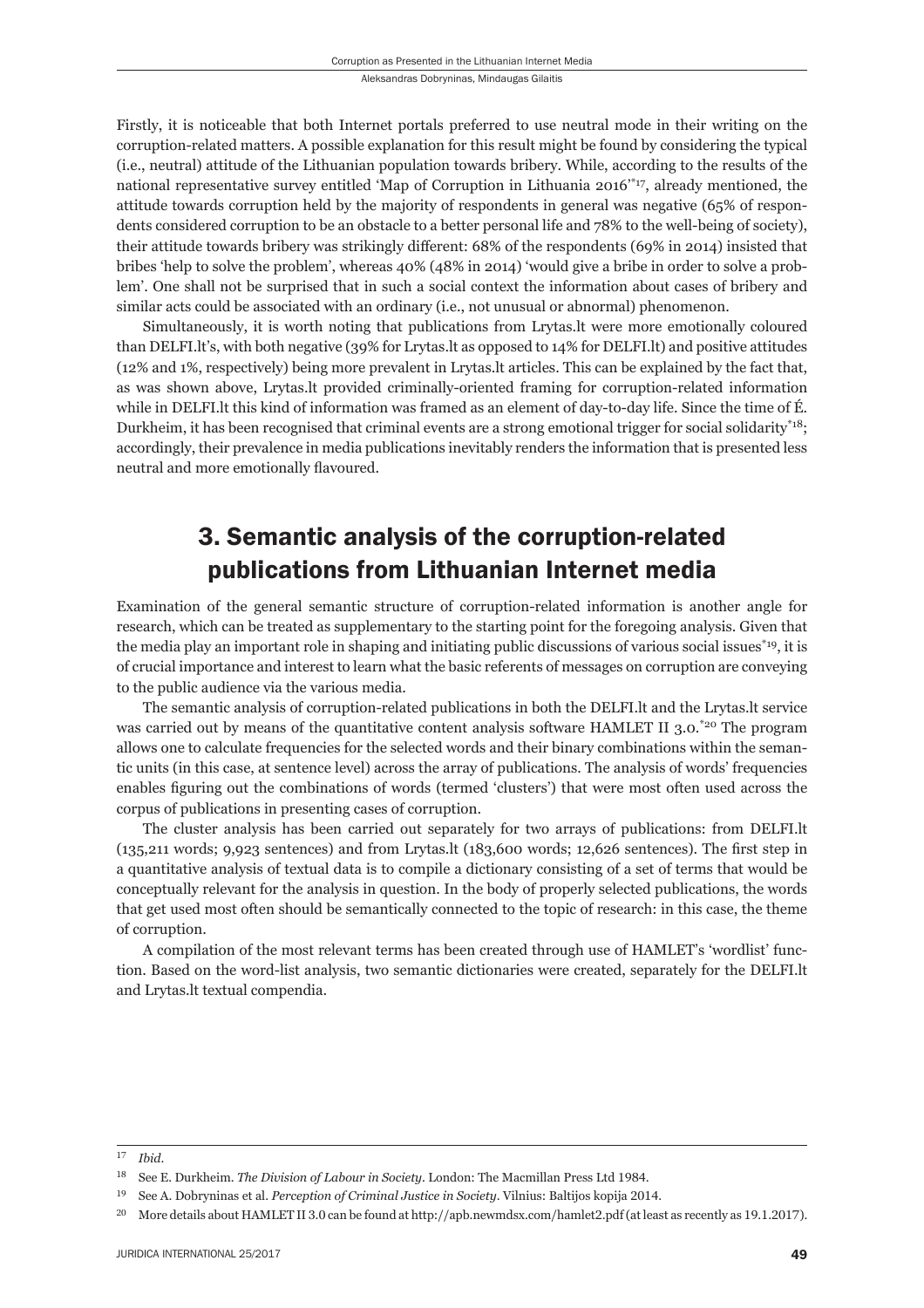| <b>DELFI.lt</b>                |                | Lrytas.lt                      |                   |  |
|--------------------------------|----------------|--------------------------------|-------------------|--|
| Initial cluster name           | Main term $21$ | Initial cluster name           | <b>Main term</b>  |  |
| 'Foreign countries and cities' | vRusij         | 'Foreign countries and cities' | Rusij*            |  |
| 'Lithuania'                    | <b>VLietuv</b> | 'Lithuania'                    | vLietuv           |  |
| 'Lithuanian politicians'       | lppolitik      | 'Lithuanian politicians'       | lppolitik         |  |
| 'Officials'                    | pareigyb       | 'Officials'                    | pareigyb*         |  |
| 'Law-enforcement institutions' | ttarnyb        | 'Law-enforcement institutions' | ttarnyb           |  |
| 'Law-enforcement personnel'    | pareiguuun     | 'Law-enforcement personnel'    | pareiguuun*       |  |
| 'Corruption'                   | kysh           | 'Corruption'                   | korupcij*         |  |
| 'Finance'                      | pajam          | 'Finance'                      | $grynais*$        |  |
| 'Illegal activities'           | neteiseeet     | 'Illegal activities'           | neteiseeet*       |  |
| 'Prevention'                   | prevencij*     | 'Prevention'                   | prevencij*        |  |
| 'Control'                      | control        | 'Control'                      | ikiteismin*       |  |
| 'Official institutions'        | seim           | 'Official institutions'        | seim <sup>*</sup> |  |
| 'Political parties'            | partij         | 'Political parties'            | sartij*           |  |
| 'Business'                     | versl          | 'Business'                     | ybank             |  |

**Table 1: The vocabularies for the DELFI.lt and Lrytas.lt text arrays**

Each initial cluster name in the above vocabularies is an abstract designator for the main term and its synonyms, which are presented at the top in the word list (i.e., are most frequently used in the text). For example, the cluster name 'Finance' in the DELFI.lt vocabulary stands for the main term 'pajamos' (Lithuanian for 'income') and its synonyms, meaning 'bank', 'dollar', 'euro', and 'litas', that were found in the word lists\*22. Once the semantic 'fine-tuning' of clusters has been carried out, it emerges not only that both dictionaries are constituted by the same number of clusters but also that the clusters themselves (the categories they signify) are semantically identical. However, this does not allow one to conclude that the two news portals are exactly alike semantically, for identity of clusters does not imply identity of the terms (or their number) used in the publications. But it does show that on a more general level, matters of corruption were presented by using the same categorical framework.

Completed by HAMLET, the calculation of words' frequencies on the basis of the compiled dictionaries across the compendia of selected publications (separately for DELFI.lt and Lrytas.lt) allowed revealing two groups of clusters\*23 for each portal. The peculiarities of the clusters constructed can be seen from further semantic analysis.

#### **DELFI.lt**

**Cluster 1**: '*Prevention', 'Lithuanian politicians', 'Offi cial institutions', 'Business', 'Offi cials', 'Political parties', 'Lithuania'.*

**Cluster 2**: '*Illegal activity', 'Crime control', 'Corruption', 'Law-enforcement personnel', 'Lawenforcement institutions', 'Finance', 'Foreign countries'.*

As one can see, the sub-clusters from the domain of 'Cluster 1' are related to the macro-level social context of corruption and associated with political and business activities on the national level. In turn, the subclusters from the domain of 'Cluster 2' are connected to the law-enforcement agencies and their activities. The semantic particularities of these sub-clusters are made visible in Figure 6 and Figure 7, which represent their hierarchical structure.

<sup>&#</sup>x27;Main term' is a linguistically modified term for HAMLET purposes that is created by using the root (plus asterisk) of each of the most frequent words in the textual corpus, which, together with its 'synonyms', refers to the content of the initial cluster.

All of the terms that have been used in the analysis were taken in their original linguistic forms.

<sup>&</sup>lt;sup>23</sup> Word clusters' significance level for inclusion: 0.01.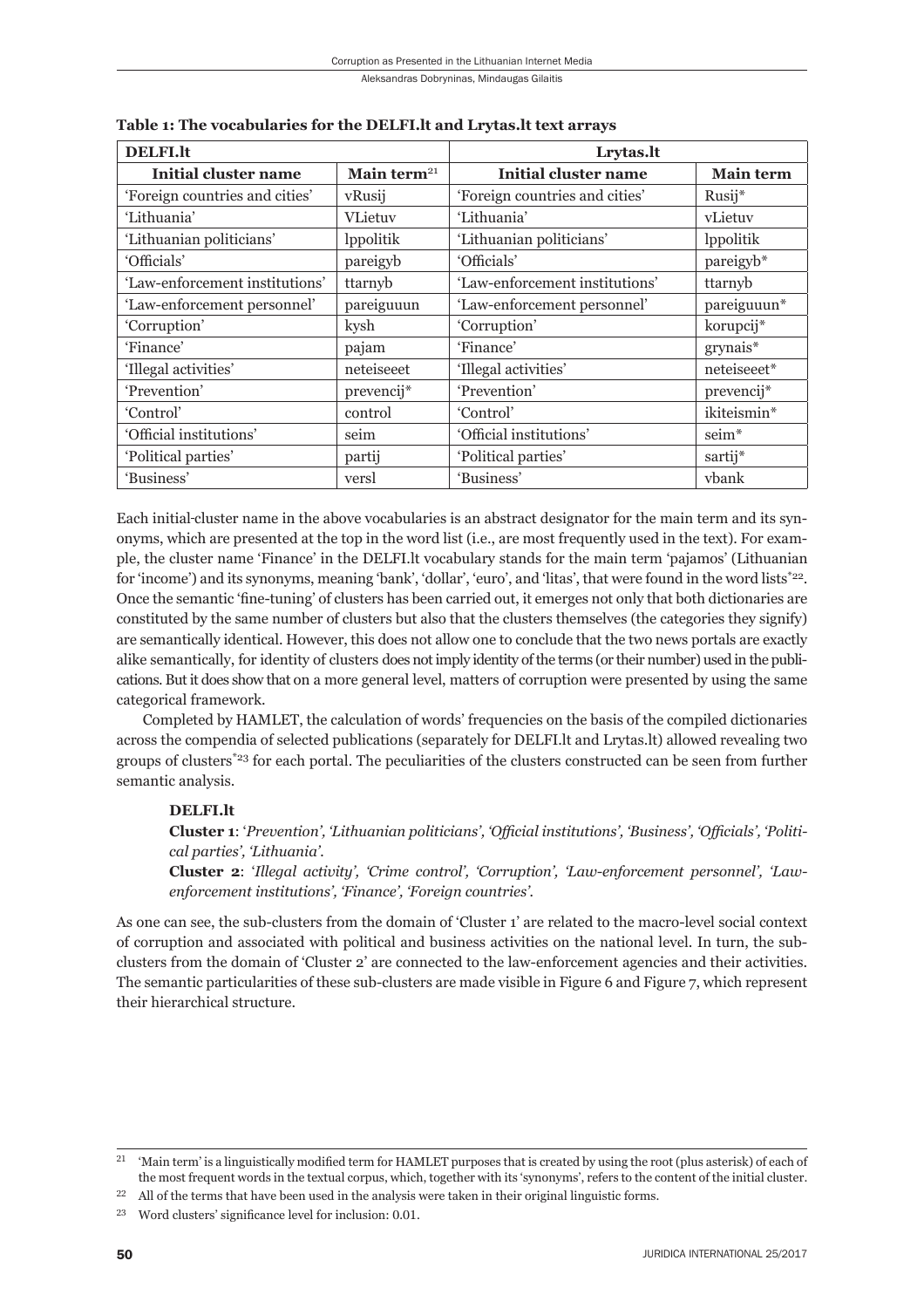| Lith. politicians |  |  |
|-------------------|--|--|
| Official instit.  |  |  |
| <b>Business</b>   |  |  |
| Officials         |  |  |
| Political parties |  |  |
| Lithuania         |  |  |

**Figure 6. The core elements of Cluster 1 for DELFI.lt.**

In Cluster 1, corruption issues are covered in the context of the activities of political organisations and Lithuanian officials, both at national and at local level. Two examples from DELFI. It news can be cited in this connection:

It is alleged that, during the first tour of elections, at night, the Labour Party representative, after sending the members of the electoral commission from the other parties home, invited another Labour Party member, from another electoral district, and, as suspected, filled in 55 blank ballots with the surnames of the Labour Party representatives. (DELFI. lt, at http://www.delfi. lt/news/ daily/lithuania/alytuje-itarima-idel-rinkimu-balsu-klastojimo.d?id=67402728 – authors' translation.)

The parties that have abused the roots of politics  $-$  justice  $-$  act as gangs robbing from the city (state) budget. However, they represent only 4% of the Lithuanian population. It appears to be a suitable time to send these new nomenklatura parties – first of all, at municipality level – to a deserved rest. (DELFI.lt, at http://www.delfi.lt/news/ringas/politics/e-dzezulskis-duonys-ar-perlausime-sistema.d?id=67074380 – authors' translation.)

It is worth noting that, although the notion of prevention is related to the core elements of Cluster 1, the link is statistically weak and is insignificant within the textual corpus of DELFI. It publications.

Cluster 2 and, especially, the three sub-clusters 'Law-enforcement personnel', 'Law-enforcement institutions', and 'Corruption' indicate an intention to present corruption control as being a matter of lawenforcement activities. Here are some illustrative examples from DELFI.lt:

The court has declared that fines must be paid within two years. The court has also confiscated from customs officers various sums of money – 30 or 60 litas – which had been revealed during operations. Most of the custom officers are temporarily suspended from their duties; all convicted persons are ordinary civil servants. (DELFI.lt, at http://www.delfi .lt/verslas/transportas/neteisetas-rinkliavas -eme-medininku-muitininkai-nubausti-beveik-puses-milijono-euru-baudomis.d?id=66814836 – authors' translation.)

After the new search at Order and Justice party headquarters and in the Ministry of the Interior and related institutions that had been carried by the Special Investigation Service (SIS) officers, [...] new allegations have been released with regard to an estimated five more persons. (DELFI. lt, at http://www.delfi .lt/news/daily/lithuania/po-kratu-partijos-tvarka-ir-teisingumas-bustinejenauji-itariamieji.d?id=66844144 – authors' translation.)

| Illegal activity |  |
|------------------|--|
| Crime control    |  |
| Corruption       |  |
| LE personnel     |  |
| LE institutions  |  |

**Figure 7. The core elements of Cluster 2 for DELFI.lt.**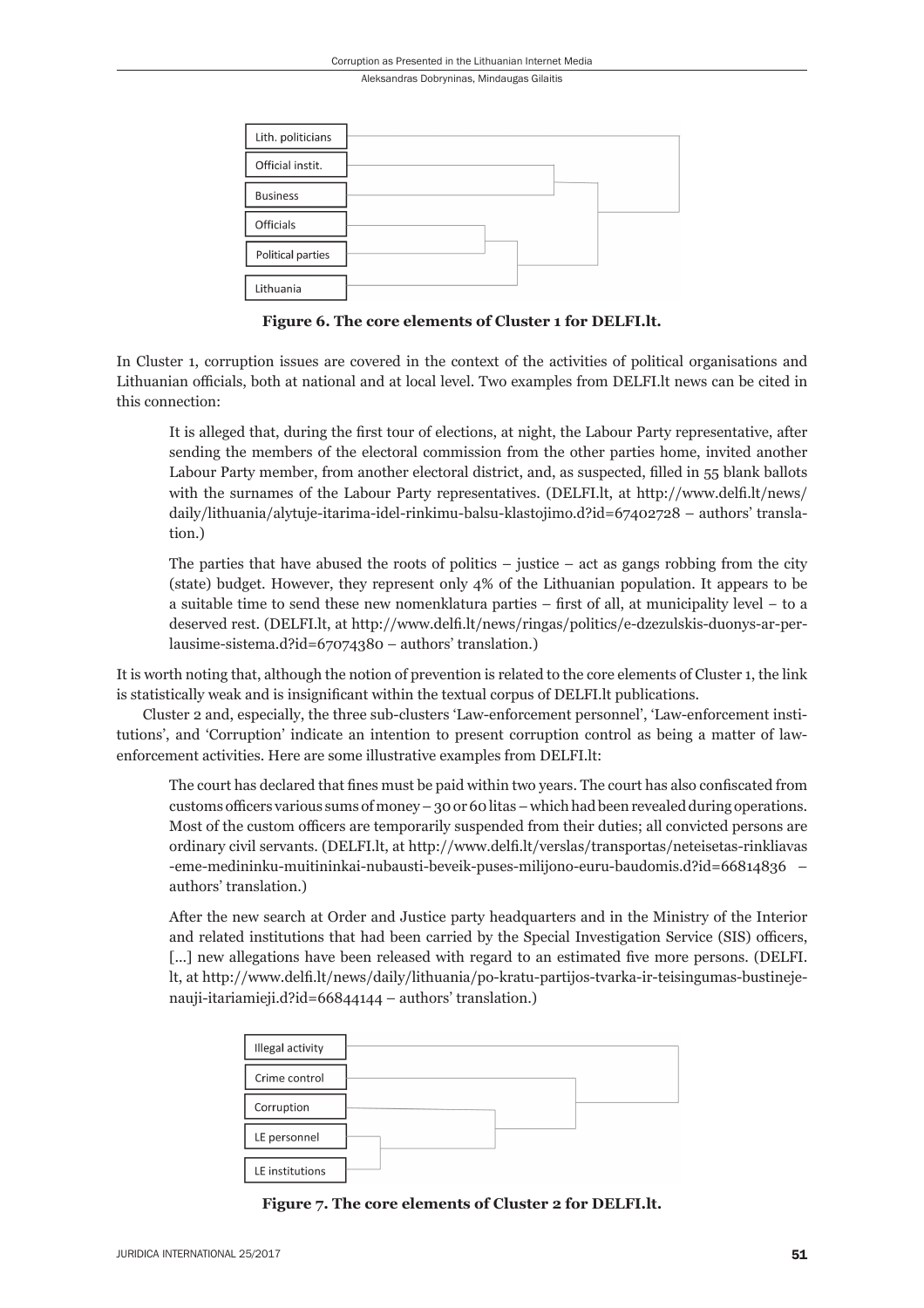The sub-cluster under the title 'Foreign countries' is linked with another sub-cluster – 'Finance'. However, statistically the link does not meet the necessary level for inclusion as significant and hence cannot be taken into consideration as a valid element for further analysis.

#### **Lrytas.lt**

**Cluster 1:** '*Prevention', 'Lithuanian politicians', 'Offi cial institutions', 'Political parties'.* **Cluster 2:** '*Illegal activity', 'Crime control', 'Corruption', 'Law-enforcement personnel', 'Lawenforcement institutions', 'Finance', 'Officials', 'Business', 'Foreign countries', 'Lithuania'.* 

The clusters representing Lrytas.lt are similar to those of DELFI.lt. The sub-clusters belonging to Cluster 1 tie prevention issues with Lithuanian political and government institutions. The sub-clusters from Cluster 2 refer primarily to law-enforcement activities for controlling corruption. However, in a difference from DELFI.lt, in Lrytas.lt this set of sub-clusters is connected with institutional, business, and financial issues. The dendrograms below (in Figures 8 and 9) reveal the hierarchical composition of the elements of both clusters.

| Prevention        |  |
|-------------------|--|
| Lith. politicians |  |
| Political parties |  |
| Official instit.  |  |

**Figure 8. The structure of Cluster 1 for Lrytas.lt.**

Similarly, as in the case of DELFI.lt, the semantic analysis of Cluster 1 revealed that prevention issues in Lrytas.lt publications usually appeared in the political-institutional context. However, the links between sub-clusters within Cluster 1 are statistically weak; therefore, the following examples represent rare cases of the links between the sub-clusters in the overall context of the publications of Lrytas.lt:

That would most likely be the most dangerous violation of the law, which, if proved, would probably lead to the nullification of election results. Obviously, these cases should be investigated by law enforcement, whereas Parliament should take care of the rules of law that would prevent fictitious voters' migration. (Lrytas.lt, at http://lietuvosdiena.Lrytas.lt/aktualijos/isankstinis-balsavimassukele-itarimu.htm – authors' translation.)

While looking forward, the president of the International Chamber of Commerce has noted that it would be useful to form a guide for corruption prevention in business, which could be prepared by the associated business structures and the Special Investigation Service. According to V. Sutkus\*24, this guide could become a useful indicative document for both companies and the society. (Lrytas. lt, at http://verslas.Lrytas.lt/rinkos-pulsas/verslo-zvilgsnis-i-korupcijos-prevencija.htm – authors' translation.)

| Illegal activity |  |
|------------------|--|
| Crime control    |  |
| Corruption       |  |
| LE personnel     |  |
| LE institutions  |  |
|                  |  |
| Lithuania        |  |

**Figure 9. The core elements of Cluster 2 for Lrytas.lt.**

<sup>&</sup>lt;sup>24</sup> V. Sutkus is an individual who was interviewed by the Lrytas.lt journalist.